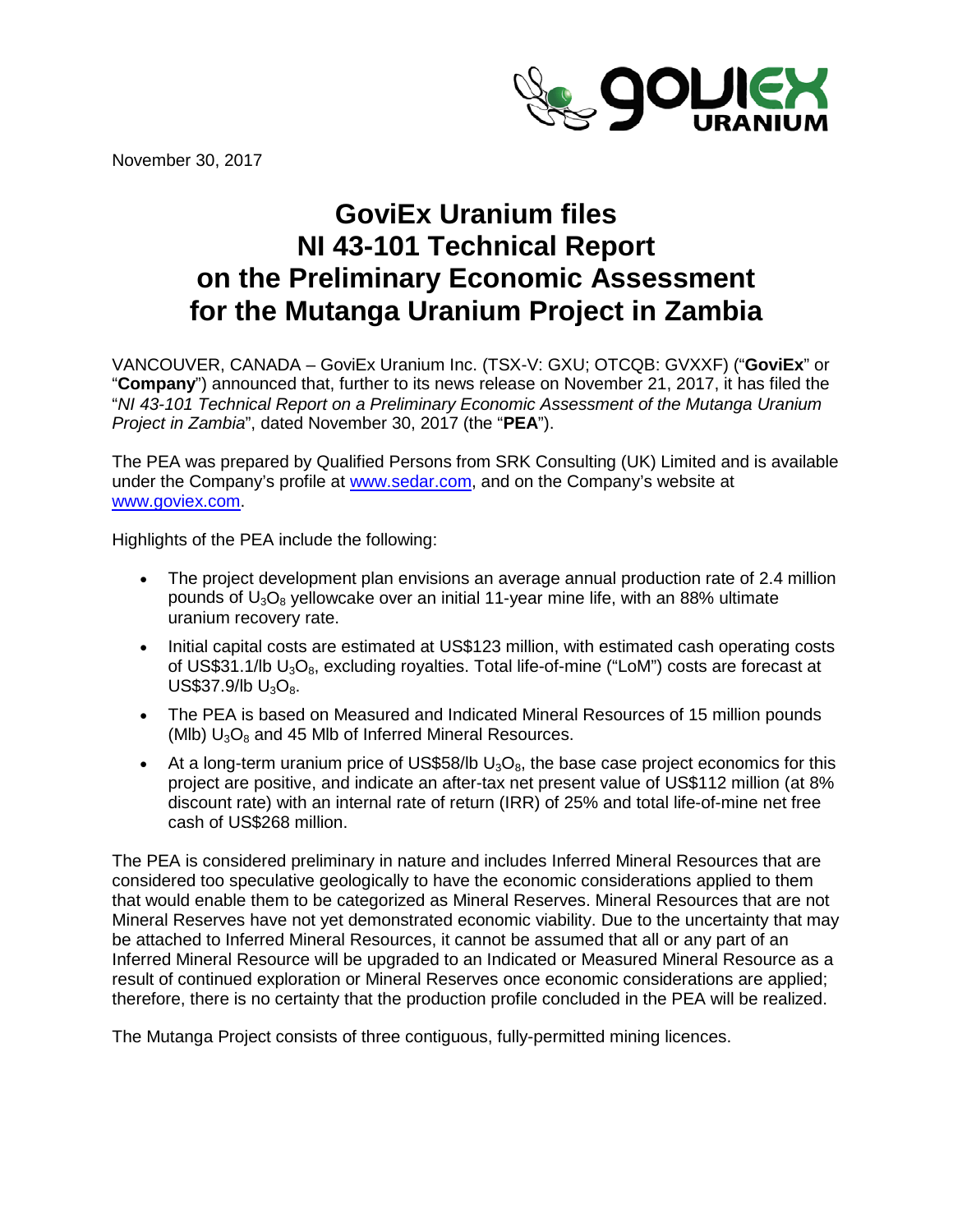| <b>Deposit</b>                | Category  | <b>Tonnes (Mt)</b> | $U_3O_8$ Grade (ppm) | $U_3O_8$ MIb |
|-------------------------------|-----------|--------------------|----------------------|--------------|
| Mutanga <sup>2</sup>          | Measured  | 1.9                | 481                  | 2.0          |
|                               | Indicated | 8.4                | 314                  | 5.8          |
|                               | Inferred  | 7.2                | 206                  | 3.3          |
| Dibwe <sup>2</sup>            | Inferred  | 17.0               | 239                  | 9.0          |
| Dibwe East <sup>2</sup>       | Inferred  | 43.1               | 304                  | 28.9         |
| Gwabe $3$                     | Measured  | 1.3                | 237                  | 0.7          |
|                               | Indicated | 3.6                | 313                  | 2.5          |
|                               | Inferred  | 0.7                | 178                  | 0.3          |
| $N$ jame $3$                  | Measured  | 2.7                | 350                  | 2.1          |
|                               | Indicated | 3.7                | 252                  | 2.1          |
|                               | Inferred  | 2.1                | 225                  | 1.1          |
| Njame South <sup>3</sup>      | Inferred  | 4.4                | 250                  | 2.4          |
| Sub-total Measured            |           | 5.9                | 366                  | 4.8          |
| Sub-total Indicated           |           | 15.7               | 299                  | 10.4         |
| <b>Measured and Indicated</b> |           | 21.6               | 317.5                | 15.1         |
| <b>Inferred</b>               |           | 74.6               | 273.0                | 44.9         |

## **Table 1: Mineral Resource Estimate1 , Mutanga Uranium Project, Zambia, SRK Consulting (UK) Ltd. – November 20, 2017**

Mineral Resources have not been constrained by pit shells; however, almost all of the mineralization occurs within 125 metres of surface with uranium grades that are, in general, considered to have reasonable prospects for eventual economic extraction by open pit mining.

<sup>2</sup> The cut-off grade used for reporting the Mineral Resource is 100 ppm  $U_3O_8$ , which is applied directly to block model cells.

 $3$  No U<sub>3</sub>O<sub>8</sub> ppm cut-off is applied to block model cells for reporting the Mineral Resource; however, the outer limits block model was constrained within a 100 ppm  $U_3O_8$  wireframe used for geological modelling.

No Mineral Reserves have yet been determined for the Mutanga Project.

#### **Qualified Persons**

The qualified persons from SRK Consulting (UK) Limited for the PEA are:

- Robert J. Bowell, B.Sc., PhD, C.Chem., CGeolFGS, EGeolFIMMM Corporate Consultant (Recovery Methods, Mineral Processing and Metallurgical Testing)
- Guy Dishaw, P.Geo. Senior Resource Geology Consultant (Exploration, geology, drilling, sample preparation, data verification and resource estimation)
- Filip Orzechowski, M.Sc., MIMMM, C.Eng. Chartered Mining Engineer (Mining)